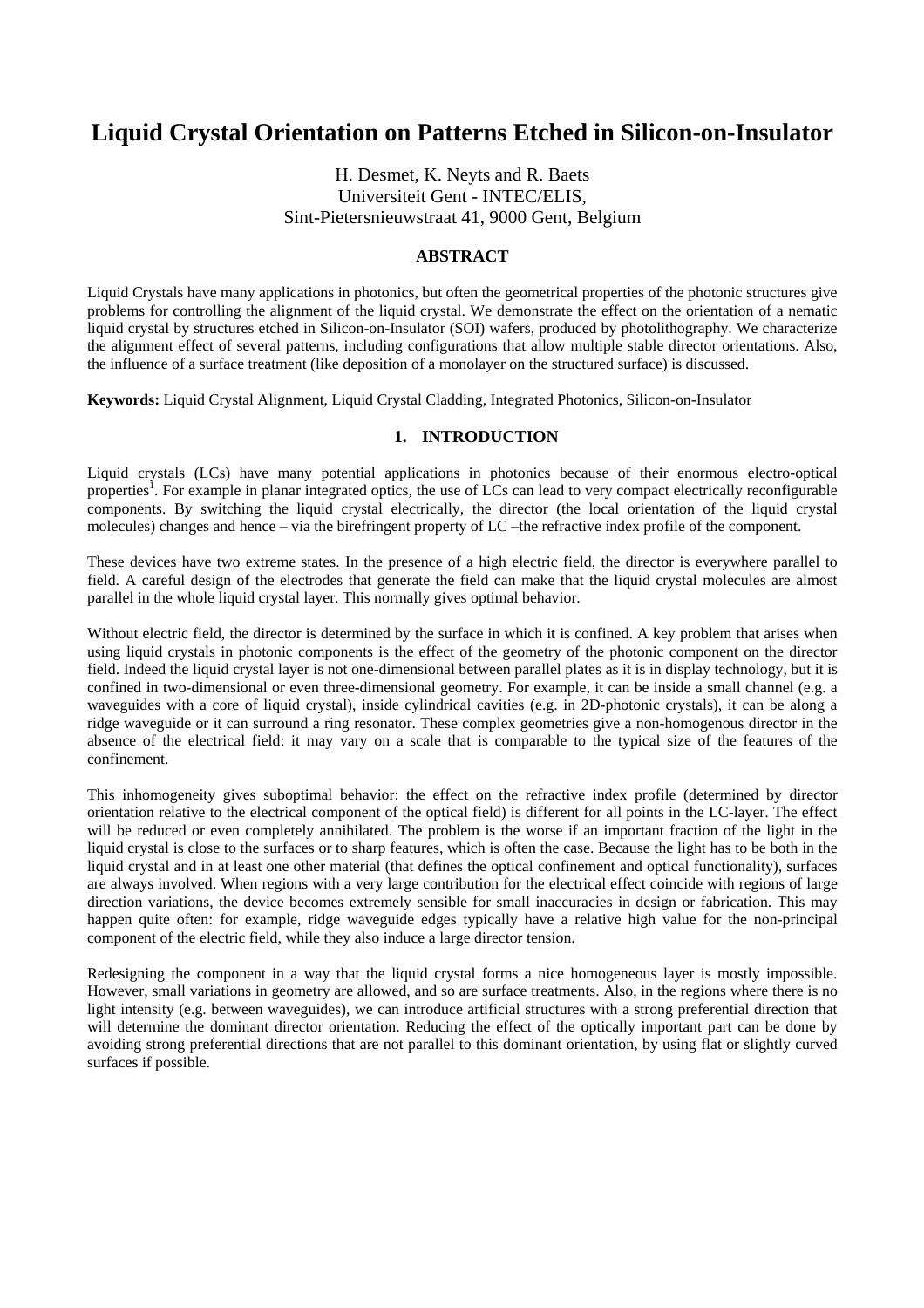When determining the influence of a photonic component geometry on the alignment of liquid crystal, not only the geometry but also the details of the fabrication process play an important role. Small variations in a surface, for example due to an etch process, can have a significant influence on the orientation of the liquid crystal director: they may for instance introduce preferential orientation. Moreover, the sharpest features – which have often a large dependency of the fabrication process – have the most important influence on the alignment.

As a consequence, a first step in introducing liquid crystals in integrated optics, is to make a detailed characterization of the alignment properties of the particular technology one wants to use. For this purpose, we present here we have investigated in a systematical way the alignment of nematic liquid crystals on patterns etched in silicon-on-insulator (SOI).

SOI is a highly promising material system for making integrated optical components: it has the advantages of being a silicon-based technology and the high contrasts allow for small components. It is however mainly restricted to passive components. The use of liquid crystals opens a world of new electro-optical and even opto-optical (nonlinear) functionalities. The basic idea is to replace the cladding materials (air or silica) partly by nematic liquid crystal. The huge birefringence of recent liquid crystals again will lead to small designs and highly integratable components.

The patterns in the SOI that we will discuss were fabricated by deep-UV photolithography. This technique does not give the finest structures but it has the potential to become the standard for photonic SOI components because it allows for mass production.

This paper is structured as follows: in the next section we will give an introduction in the principles of liquid crystal alignments. In section 3 we describe the cell structure and experimental setup. Next we describe the results for several patterns. We first discuss in a systematic way for 2D-rectangular gratings in section 4. Later we discuss in section 5 the alignment effect for more complex patterns like patterns that have multiple preferential directions and we show the conclusions that can be drawn based on the experimental results.

# **2. LIQUID CRYSTAL ALIGNMENT IN COMPLEX GEOMETRIES**

Nematic liquid crystals consist of long-shaped organic molecules that tend to align parallel to each other<sup>2</sup>[.](#page-7-1) The unit vector in the common direction is called the *director*. For all other aspects, the material behaves like a normal liquid: the molecules can move with respect to each other and will fill the space in which they are confined in the same way as a liquid, including effects of gravity and capillary forces.

Because the molecules align parallel, there is an internal preferential direction and on a macroscopic scale the material becomes anisotropic, which is normally considered as a crystal property – hence the name liquid crystal. This anisotropy is used in two ways for the electro-optic effect of liquid crystal: the static dielectric anisotropy will make that the director tends to be parallel to the electric field, but while rotating, also the axes of the optical anisotropy rotate and thus the optical properties of the material change – at least when one is working with polarized light.

Because the aligning forces are rather weak, the liquid crystal molecules are not always perfectly parallel, and on a macroscopic scale the director may vary. The result is an optical material where the optical axes is only defined locally, and can be different for each point in space.

The tensions that are created this way give an increase of internal energy of the material. This energy can be calculated as a function of the material parameters and the type and magnitude of the director variation.

When a liquid crystal contacts to another material (in most cases a solid), the liquid crystal molecules that are close to the surface feel inter-molecular forces with the molecules on the other side of the surface, in addition to the aligning force of the surrounding liquid crystal molecules. The LC molecules will reorient themselves in a way dependent on the material parameters and the state of the surface. For example, silicon tends to align the molecules parallel to the surface. This is called *planar anchoring.* If, on the contrary, molecules are preferentially orthogonal to the surface, the anchoring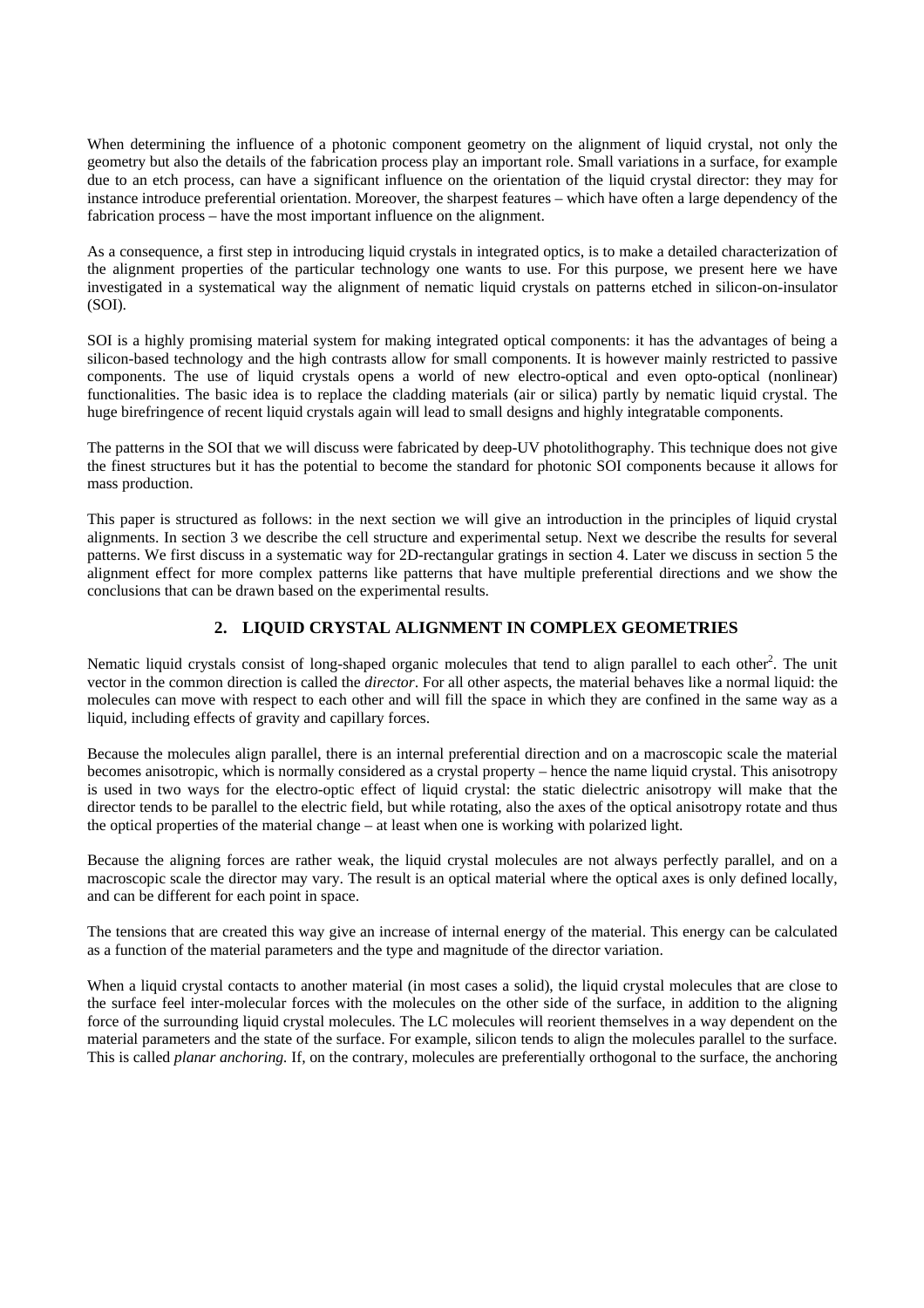is said to be *homeotropic*. When the alignment differs from the preferential direction, a surface energy can be associated with the difference.

If the liquid crystal is confined between several surfaces, it will try to minimize the total internal energy, i.e. the sum of the surface and bulk energies. For complex geometries, one often finds multiple stable minima. For optical applications this means one can create structures with the same geometry but with different optical properties.

#### **3. TEST SETUP**

For fabricating our test samples, we started with an SOI wafer: this consists of a silicon substrate, with on top a 1µm thick layer of silica. On top of this there is again a silicon layer with thickness of 220 nm. The latter consists of monocrystalline silicon because the complete structure is the result of a bonding process in which the top silicon was part of the substrate of the second layer.

In this system the patterns were defined by deep-UV photolithography. The smallest features we could define this way have a width between 150 and 200 nm. Two etch masks were used: one to define patterns with a depth of about 70 nm (so the top surface is still silicon), and a second with a depth of 220 nm that just frees the silica surface.

For confining the liquid crystal, we made a cavity between the SOI sample on one side and on the other side a glass substrate. In fact, this glass substrate was also a layered stack: on the glass there was a thin ITO layer for applying electric fields, and on top of that there was another flat layer of a material with known liquid crystal aligning properties. We will discuss the type and the effect of this layer further in this paper.

The two substrates were bond together with glue in which a set of glass microspheres was mixed. The diameter of the spheres (chosen to be 1.6µm) fixes the width of the cavity. The glue mixture was deposited only on the border of the sample, so that in the centre of the device the pattern in the silicon remained free to the air. The resulting structure is shown in [Figure 1.](#page-2-0)

Finally, the liquid crystal was inserted into the cavity. This is done while both the sample and the liquid crystal are heated above 80° degrees. At this temperature, the liquid crystal material acts as a normal isotropic liquid (it has no internal preferential orientation), the viscosity is decreased and it easily fills the cavity by capillary forces. We used the liquid crystal E7, which is a commonly used nematic with a birefringence of ∆n=0.2 in the visible range.



<span id="page-2-0"></span>Figure **1**: Cell structure

After the insertion of the liquid crystal the cell is cooled down very slowly. The goal of this annealing process is to reach a liquid crystal alignment state that has a low internal energy. Fast cooling or inserting in the liquid crystal at low temperature can lead to defects (for example local discontinuities in the director orientation). However, even a slow cooling does not guarantee that a unique alignment is found, if there exists multiple stable alignment states with no or very little energy difference. In this case, heating the cell and cooling down again can lead to a different alignment. We will give examples of this effect later.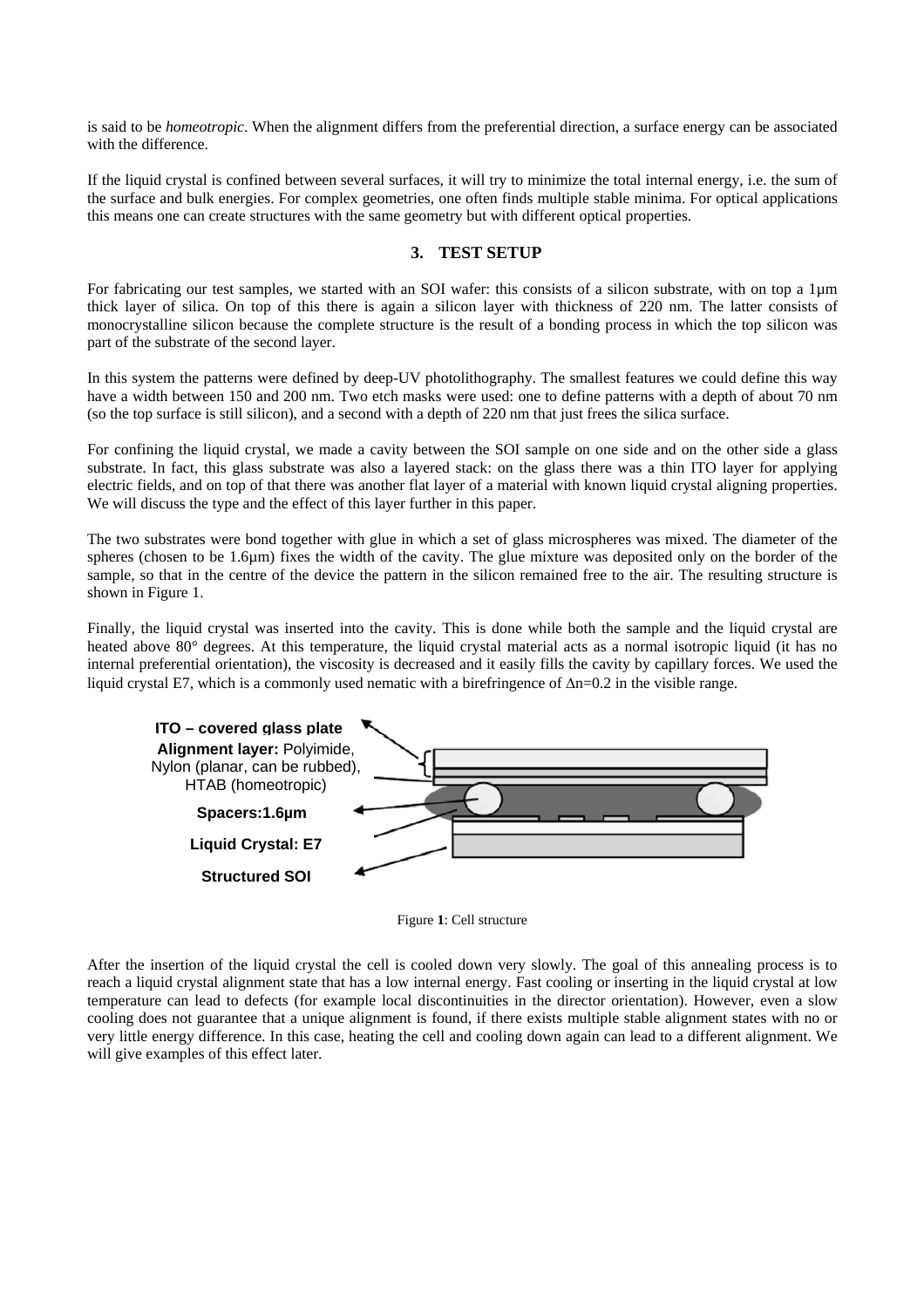In order to see the liquid crystal orientation in the cells, they where placed under microscope "between crossed polarizers". This means that the sample is illuminated by polarized light, while the reflected light passes through a polarizer orthogonal to the polarization of the incident light. Therefore, only light that has obtained a polarization change is being measured. This can be because incident light is not aligned along the principle axes of the liquid crystal (the axes related to the director); the birefringence will then lead to a polarization conversion. Also, the diffraction of the silicon pattern itself may be polarization dependent. The latter effect occurs even without the presence of liquid crystal but was in our experiments negligible compared to the effect of the liquid crystal alignment.

For our purposes, we looked to the liquid crystal alignment with a vertical setup in reflection: the illumination is done from the top, the silicon surfaces reflect it. Therefore, the light passes the liquid crystal layer twice and the polarization conversion is doubled.

#### **4. RECTANGULAR PATTERNS**

In order to determine accurately the alignment behavior of liquid crystal on LC we tested real photonic structures (waveguides, ring resonators, photonic crystals) as well as non-photonic structures, mainly gratings. We will restrict this paper to these gratings because they give results that are easy to interpret. The pitches range from few 100s of nanometers up to 50  $\mu$ m.

#### **1. A simple one dimensional grating**

It is well known that a one-dimensional grating made in a material that gives a homogeneous, horizontal director orientation parallel to the grating. It is easy to verify that this configuration is the only one that has no internal elastic tensions and where the surface energies are minimal everywhere. However, this is only true just above the silicon surface. In the bulk of the liquid crystal layer the director is also influenced by the top alignment layer (see figure 1).



Figure **2**: visualization of the liquid crystal alignment effect of a grating etched in silicon-on-insulator

An example of the aligning properties of etched silicon grating is shown in figure 2. It shows the resulting view for a simple one-dimensional grating. The polarizers where chosen be along horizontal and vertical axes of the picture (like the cross in the down right corner of the picture).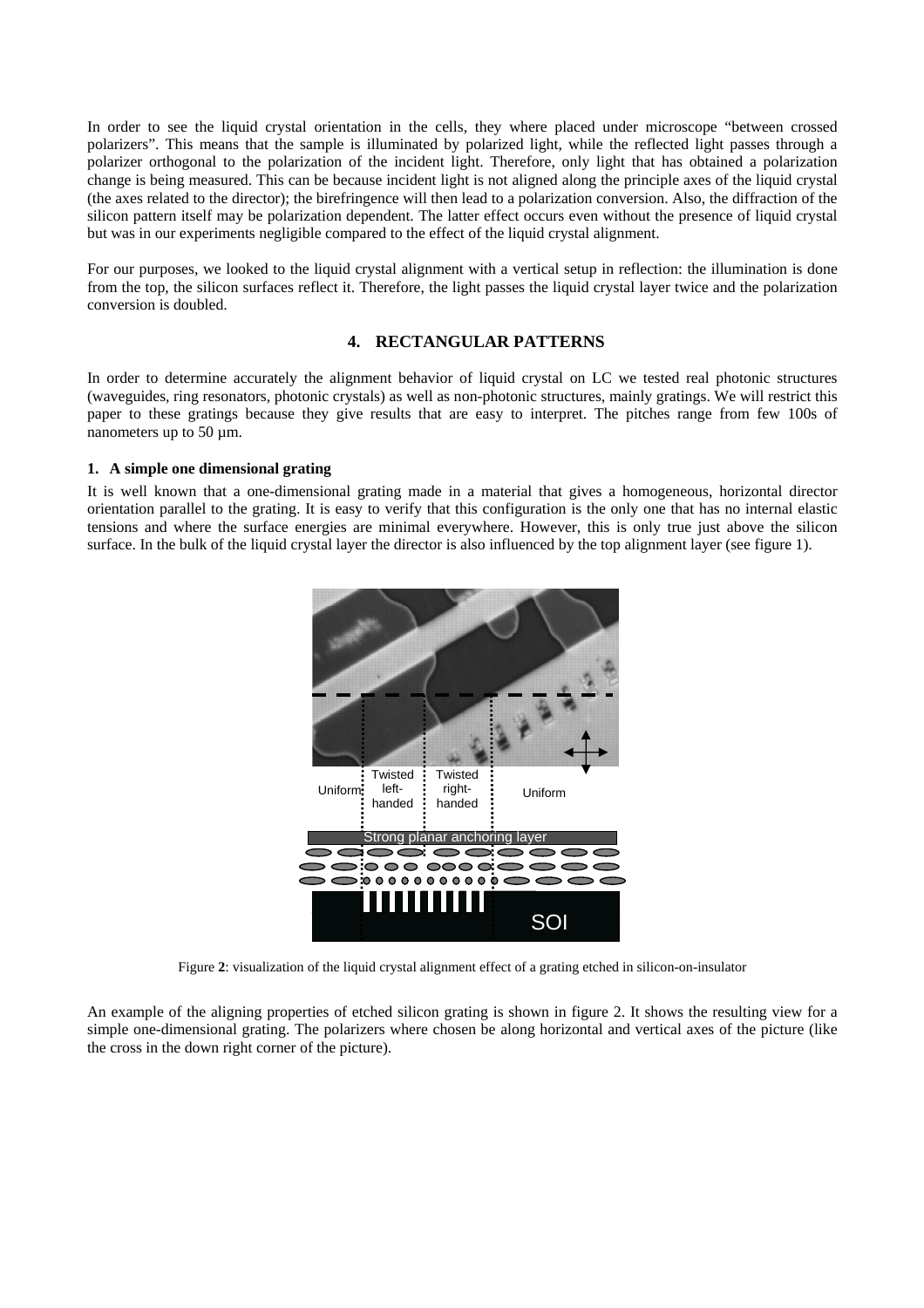The alignment layer on top of the liquid crystal was chosen to be a strong planar anchoring with alignment direction orthogonal to the grating. Above the plane silicon (the brightest regions in the figure), the liquid crystal forms a homogeneous layer: the LC molecules are parallel to the upper alignment direction everywhere. Above the grating (the dark stripes), the lower liquid crystal is parallel to the grating while the upper molecules are parallel. In between, there is a twist that can be either left or right-handed, which gives the two types of domains in figure 2.

The situation of figure 2 occurs because the two twisted regions are energetically completely equivalent. When the angle between grating and polarizers is a multiple of 45°, there is no visible difference between them. When the top alignment layer is not completely orthogonal to the grating, the two twist types will have a different elastic energy and the one with the smallest twist (lowest energy) will dominate. An error of 5° will already give homogeneous alignment above the grating regions.

The same experiment for different grating pitches showed good alignment for pitches between 400nm and 10µm. Larger pitches will give areas of homogeneous alignment (like above the planar silicon), while smaller pitches have too many defects due to the fabrication.

Besides changing the geometrical parameters, we also changed the chemical parameters of the silicon surface by covering it with a surfactant. For example, we dip coated the SOI samples in a solution of hexa-decyl-trimethylammonium bromide (HTAB). This surfactant, which is in a very small layer between the silicon (or oxide) and the liquid crystal, is known to have homeotropic anchoring. This means the simple solution of alignment along the grating is not longer valid: there is even no component along the direction. The overall anchoring of the grating is homeotropic but there is locally (between the ridges) a strong deviation to the horizontal direction orthogonal to the grating. This can be made visible by using a homeotropic top alignment layer: the dominant vertically aligned liquid crystal will not give any polarization conversion but the deviation gives a small effect. Also, when using an planar alignment layer with preferential direction parallel to the grating, we again can see a split up in two regions. This is however, a more complex configuration because is mixed with the variation from vertical to horizontal position above the ridges.

#### **2. Influence of the top alignment layer**

Before moving to 2-dimensional gratings, we want to draw attention on the influence of the alignment layer on the glass plate. As mentioned in the previous subsection, the difference between homeotropic or planar anchoring (the latter with or without preferential orientation in the plane) can be exploited to visualize different alignment effects. We always used strong anchoring materials, i.e. that the penalty energy for having a deviation from the anchoring direction is always high compared to any other energy (be it elastic or electric) in the bulk of the liquid crystal layer.



<span id="page-4-0"></span>Figure 3: view on 2-dimensional gratings with a planar alignment on the glass side without preferential orientation. Left: Nylon-6, Middle: polyimide PI-2610. Right: close up of a PI-2610 pixel

However, even those strong anchoring materials can have different behaviors. Figure 3 shows a view on two similar test samples where the glass side has planar alignment on the glass side without a preferential orientation. On a polyimide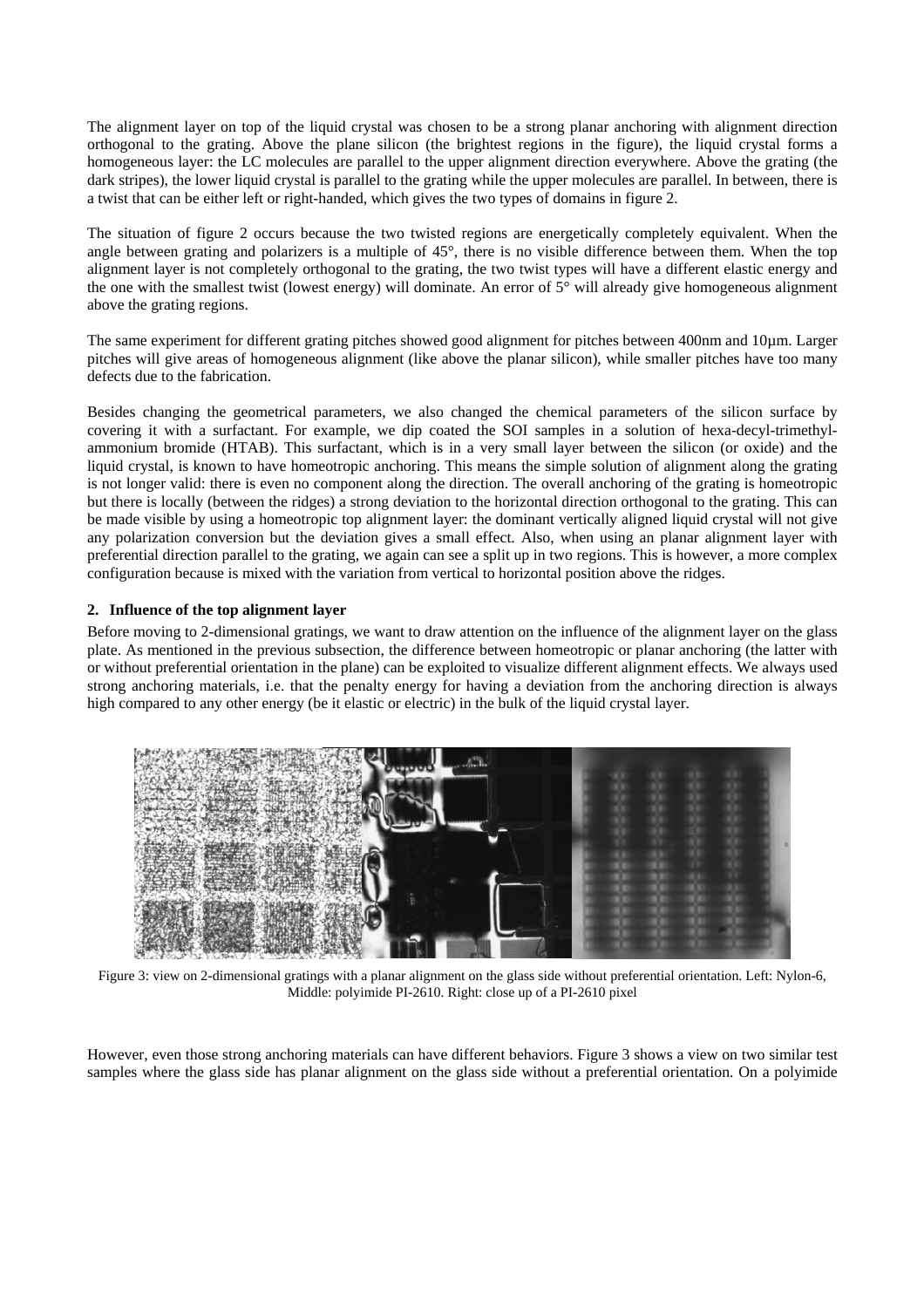(PI-2610) sample, one can see there is a strong alignment effect of the gratings on the liquid crystal layer. On a nylon-6 alignment layer, there seems to be no or little effect although there is a similar silicon pattern on the bottom.

The clue of this effect can be found in the way the polymer layer align the liquid crystal. Although there is no preferential orientation in a plane parallel to the surface, for most materials this does not mean the molecules can rotate in that plane. The direction in which the LC molecules are fixed to the surface is determined either at the first contact or in the cooling process. The first case leads to a situation like the left-hand side of [Figure 3.](#page-4-0) In the second case, the orientation of the molecules at the surface has time to adapt to the minimal energy configuration forced by the grating on the other side.

We remark that silicon and silicon oxide themselves behave similar to the polyimide: it adapts the preferential orientations to the minimal energy state. However small deviations are possible and one can see small deviations from the dominant alignment on a plane silicon surface under certain circumstances.

One can say the silicon alignment is stronger then the PI-2610 but weaker than the nylon, but of course this has to be seen in the temperature context and does not say anything about the strength of the silicon pattern. Therefore, we will have a look at the 2D-grating structures.

#### **3. Two-dimensional gratings**

We made a set of gratings by simple etching rectangular holes in the silicon. We varied both pitches through the whole range of 400nm-50µm and this for all possible combinations. This means the aspect ratio varies between 1 and 125. Examples are given in figure 3. Each pixel is a different 50um x 50um grating. The fill factor is chosen to be about 80%.

We will restrict the discussion to situations with a top alignment layer with no in-plane preferential orientation. This can be either homeotropic alignment or the polyimide-like planar alignment described in the previous subsection: the results are very similar. We also used alignment layers with strong anisotropic planar alignment but they did not lead to more conclusions about the alignment of the silicon patterns.

The gratings with a high aspect ratio behave very much like very much like the one-dimensional gratings described in the first part of this section. It is however interesting to look at the liquid crystal behavior at the places where the channels end. In fact they can be seen as artificial defects in a normal 1D-grating. Checking for imperfections in a nicely aligned liquid crystal layer is rather easy because when the alignment is parallel to the polarizer, the pixel is completely black and the imperfections light up.

For pitches larger than 1.5µm, we found is a clear disturbance of the ideal alignment at the defects. For smaller pitches then 800nm, the alignment is not disturbed, even while the defect barriers themselves – with width up to few micrometers – were clearly visible in a non-polarized microscope setup. This is an important conclusion for the photonic applications: it shows that a simple etched grating (with a reasonable pitch) can do the alignment for liquid crystal on a waveguide orthogonal to the grating.

On the gratings with squares (aspect ratio 1) between 3µm down to 800 nm the liquid crystal aligns along the diagonal of the structure. This is a more or less predictable result: the planar liquid crystal configuration in a square is known and the average is always along one of the diagonals. For larger pitches there is again no homogeneous alignment, although we still could observe a dominant diagonal alignment inside the squares. Of course, there are two diagonals, so this is another example of a situation were there are two equivalent stable solutions. We remark that even for the very big square, the choice of the diagonal is strongly correlated between several individual squares. This is because in this case the elastic energy in the liquid crystal layer above the borders minimal. Indeed, we observed that by reducing the liquid crystal layer thickness, this correlation was broken.

For squares with smaller pitches, the alignment is along the grating direction (i.e. along the sides of the squares). The fact that there is a pitch dependent difference may be related to the ratio between the pitch and the cell height, but in our case it is more probable due to the fabrication process: for small structures the photolithography will round the edges of the squares, so that it become more cylindrically shaped structures. Liquid crystal alignment in cylinders is more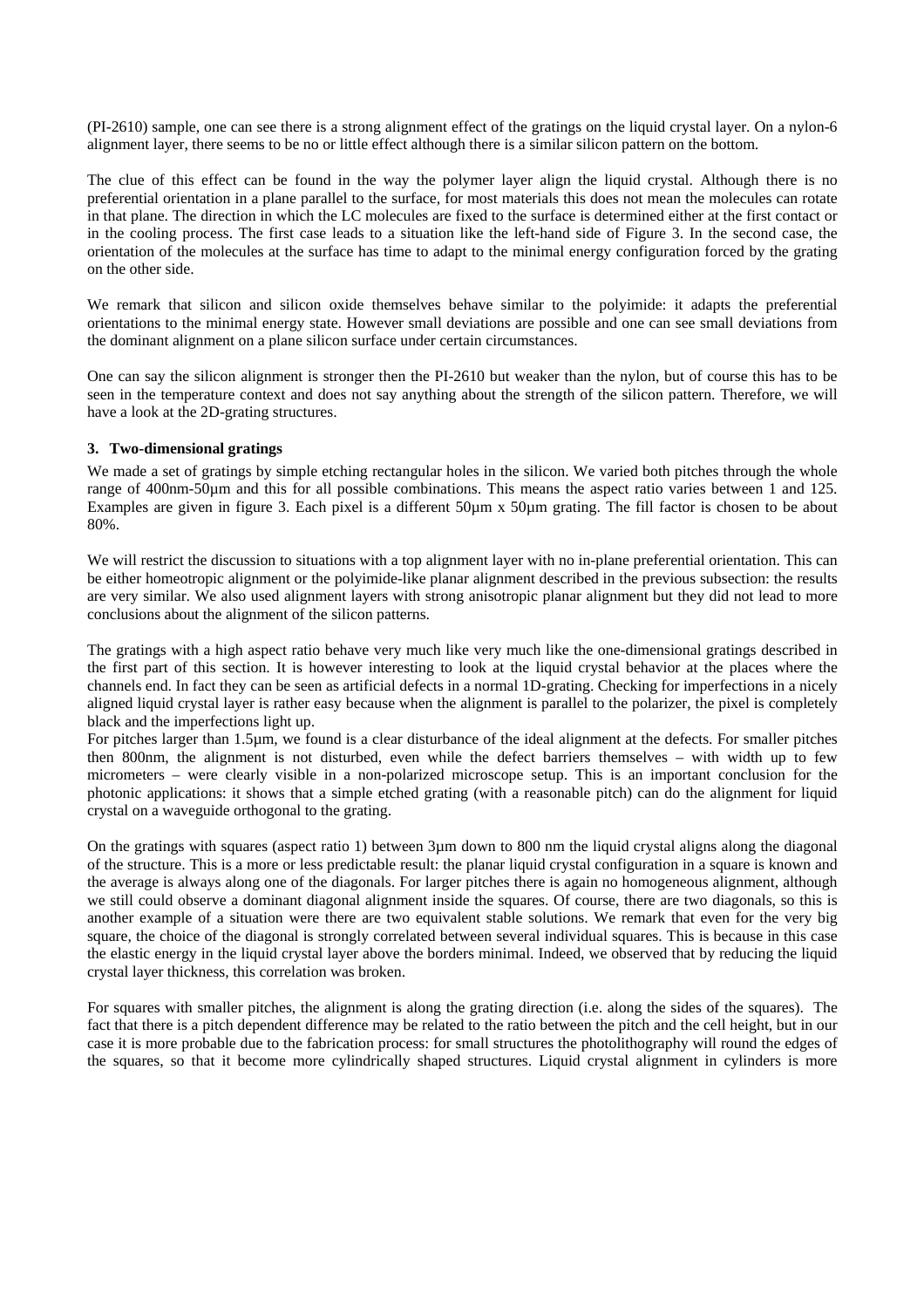complex<sup>3</sup>[:](#page-7-2) there are at least six types of solutions, depending on the exact dimensions and even the type of liquid crystal (the elastic constants). In this case, a so-called planar polar configuration Moreover, because the holes here where undeep and there is a thick liquid crystal layer above the pattern, there will be a strong correlation for the exact position of the two "poles" (where the liquid crystal is orthogonal to the cylinder wall): they will attract. Finally, this gives a dominant alignment along a grating direction.

When the aspect ratio of the rectangles is not too high, there may be an alignment that is not the grating directions nor along their diagonals. This effect was only present for the large pitches (>800nm). For smaller pitches the liquid crystal always aligns along the principal axes of the grating. We only found one situation where this gave a homogeneous: 800nm x 1500nm. For larger pitches there was no homogeneous alignment, but a typical alignment pattern within one unit cell.

In the right-hand picture of [Figure 3,](#page-4-0) the pitches were 3µm and 10µm. Although this is clearly a situation where the alignment is not homogeneous, some interesting effects are visualized in this sample. For example, one can see the dominant horizontal alignment: the black region in the middle. The pitch is too large so there is a strong influence of the vertical defect lines. The average alignment is not perfectly horizontal: it is also possible to see a big boundary wall. On the cells above this line, the liquid crystal is, on average, tilted in a slightly different direction as the cells below.

We found very little influence of the etch depth. A possible reason for this is that the top edges of an etched pattern are the most important factor in the alignment effect of this kind of structures<sup>4</sup>[.](#page-7-3) Even the undeeply etched (70 nm) stripe can align the liquid crystal on the flat silicon surface for several micrometers. In fact, this distance is more related to the cell thickness and could be higher if we had taken thicker cells.

## **5. MULTISTABLE PATTERNS**

In order to obtain more insight in the aligning functionality of the silicon geometry, we produced some more complex patterns. Their common property is that they not a single dominant direction. A lot of such patterns are described in litterature<sup>5</sup>. In fact they are similar to the squares described in the previous section.

[Figure 4](#page-6-0) shows an example of such a pattern. On the left hand side the microscopic pattern is displayed. It has a threefold symmetry. On the right side, one can see the structure covered with liquid crystal in crossed polarizer setup. The top layer has no preferential alignment, which gives three equivalent alignment states.

The conditions for obtaining the large domains in the 50 $\mu$ m x 50  $\mu$ m pixel of [Figure 4](#page-6-0) are critical: when the cooling process after the filling with liquid crystal is too fast, the domains will be much smaller. And when the cell is too thick, only one big domain will form. Therefore, these structures are very useful for optimizing the fabrication process of SOI components covered with liquid crystal.

<span id="page-6-0"></span>

Figure 4: SEM view (left) and view with crossed polarizers (right) of a tri-stable structure in SOI. The size of a unit cell is about 1.6µm